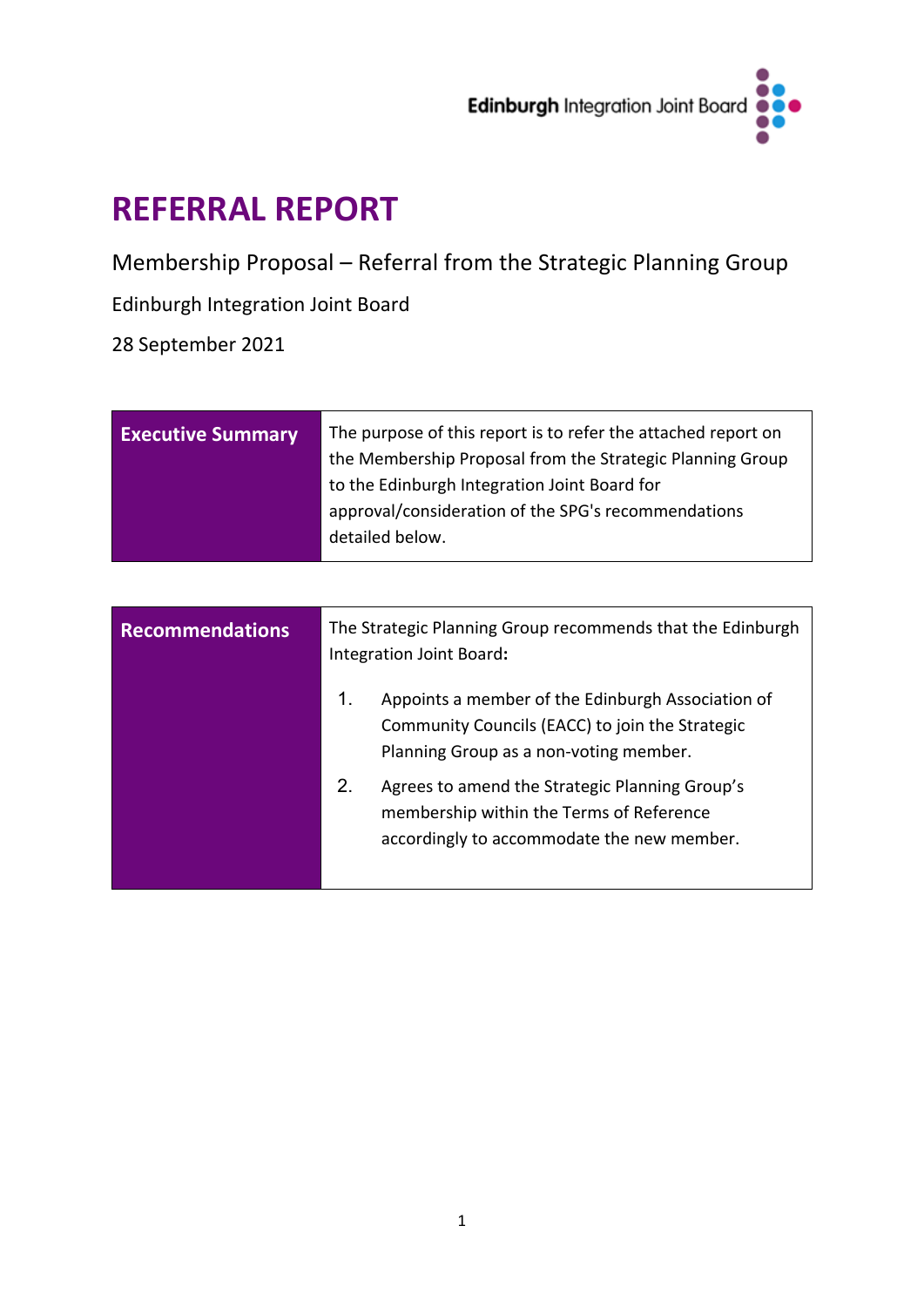

## **Terms of Referral**

- 1. The Strategic Planning Group on 18 August 2021 considered a report on a Membership Proposal, which sought views from members on a representative of the Edinburgh Association of Community Councils (EACC) joining the Group.
- 2. During consideration of the report, the SPG discussed the following:
	- The important role the EACC play in the development of communities across the city.
	- The engagement already undertaken between the Chair and Vice Chair of the Edinburgh Integration Joint Board, who have met with senior members of the EACC on two formal occasions over the past year, with further engagements planned on a six-monthly basis.
	- The positive impact and fresh, alternative points of view an EACC member could bring to discussion at the SPG.

The Committee also noted the legal/risk implications in the report; as there was currently no vacancy for an EACC member on the Group's membership within the Terms of Reference, these would have to be updated to reflect the addition of the member if approved. The SPG Terms of Reference would be updated as follows:

"Other Attendees at the Committee shall be appointed by the IJB and shall be made up of representatives drawn from the following groups:

- Non-voting members of the IJB
- NHSL Director of Planning
- Health professionals
- Service users of health care
- Carers in health care
- Social care professionals
- Service users of social care
- Carers from social care
- Independent providers of social care
- Staff side representative
- Registered Social Housing organisations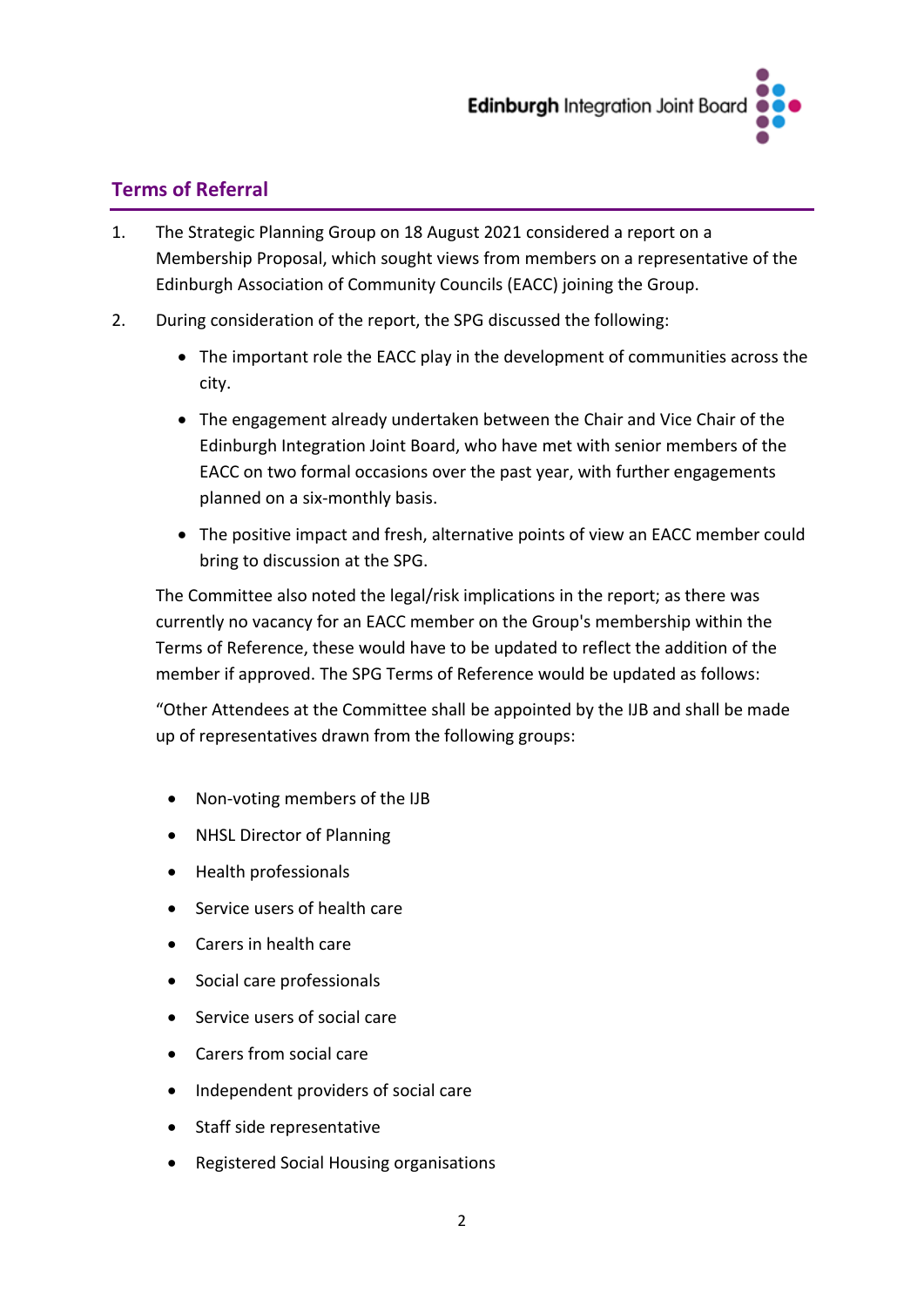

- Third sector bodies carrying our activities related to health care or social care; and
- **Representative from the Edinburgh Association of Community Councils (EACC)"**
- 3. The SPG agreed:
	- 3.1 To consider the proposal to invite an EACC representative to join the SPG as a member with immediate effect.
	- 3.2 To refer the proposal to the EIJB for formal ratification.
- 4. The Integration Joint Board is asked to consider the recommendations of the Strategic Planning Group.

### **Report Author**

#### **Angus McCann**

## **Chair, Strategic Planning Group**

Contact for further information:

Name: Matthew Brass, Committee Services

Email: matthew.brass@edinburgh.gov.uk

## **Appendices**

Appendix 1 Membership Proposal - Report to Strategic Planning Group, 18 August 2021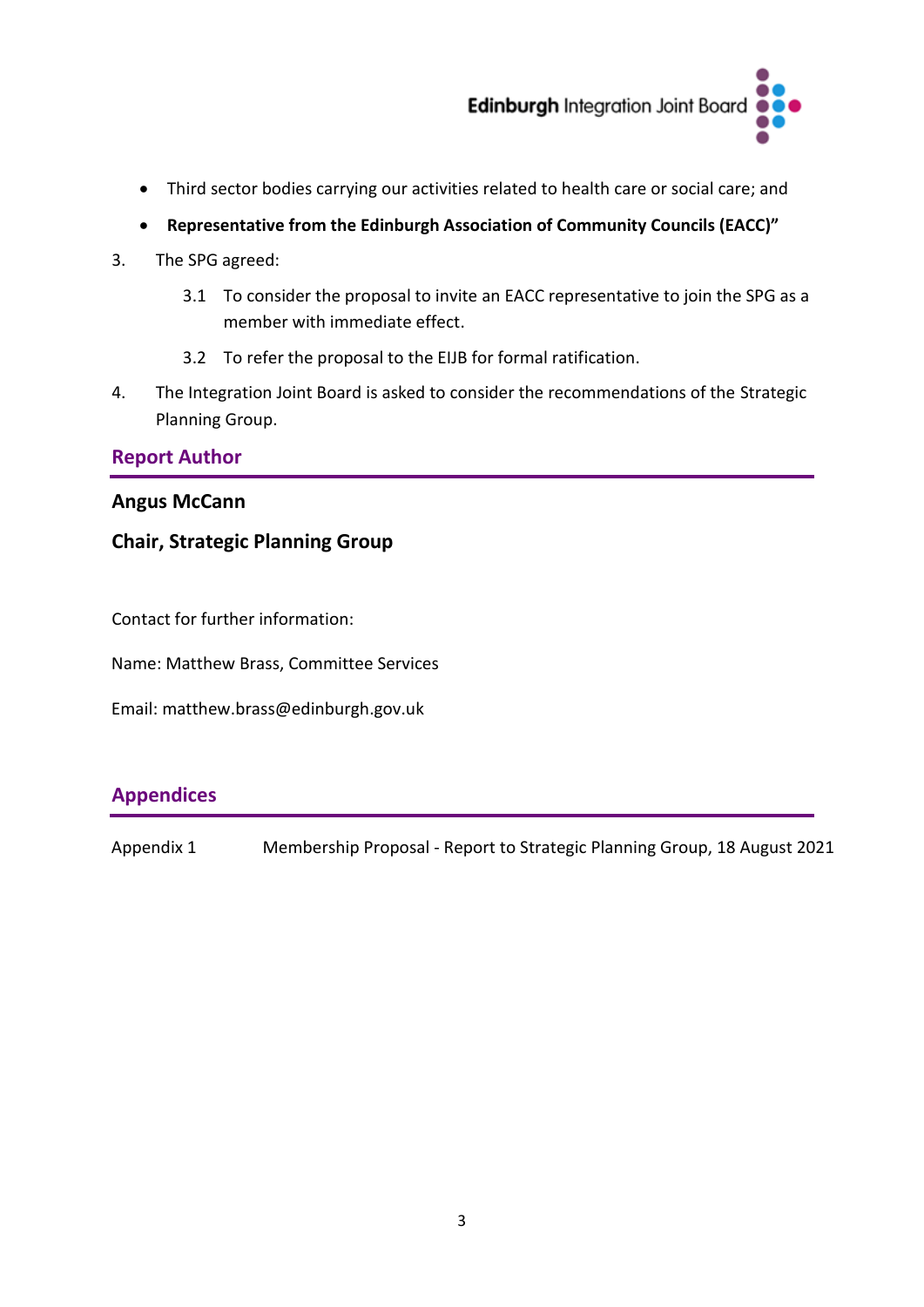

# **REPORT**

# Membership Proposal

## Strategic Planning Group

## 18 August 2021

| <b>Executive</b><br><b>Summary</b> | 1. The purpose of this report is to note the Edinburgh<br>Integration Joint Board's proposal to invite the Chair<br>of the Edinburgh Association of Community Councils<br>(EACC) to nominate an EACC representative to join<br>the Strategic Planning Group (SPG). |
|------------------------------------|--------------------------------------------------------------------------------------------------------------------------------------------------------------------------------------------------------------------------------------------------------------------|
|                                    |                                                                                                                                                                                                                                                                    |

| <b>Recommendations</b> It is recommended that the SPG:                                                              |  |  |
|---------------------------------------------------------------------------------------------------------------------|--|--|
| 2. Considers the proposal to invite an EACC<br>representative to join the SPG as a member with<br>immediate effect. |  |  |
| 3. Refer the proposal to the EIJB for formal ratification.                                                          |  |  |

# **Directions**

| Direction to City |                                                        |  |
|-------------------|--------------------------------------------------------|--|
| of Edinburgh      | No direction required                                  |  |
| Council, NHS      | Issue a direction to City of Edinburgh Council         |  |
| Lothian or both   | Issue a direction to NHS Lothian                       |  |
| organisations     | Issue a direction to City of Edinburgh Council and NHS |  |
|                   | Lothian                                                |  |

# **Report Circulation**

1. SPG 18 Aug 21.

## **Main Report**

2. The Chair and Vice Chair of the EIJB have met with senior members of the EACC on two formal occasions over the past year as part of engagement and outreach activity. At this point, further engagements are planned on a 6 monthly basis.